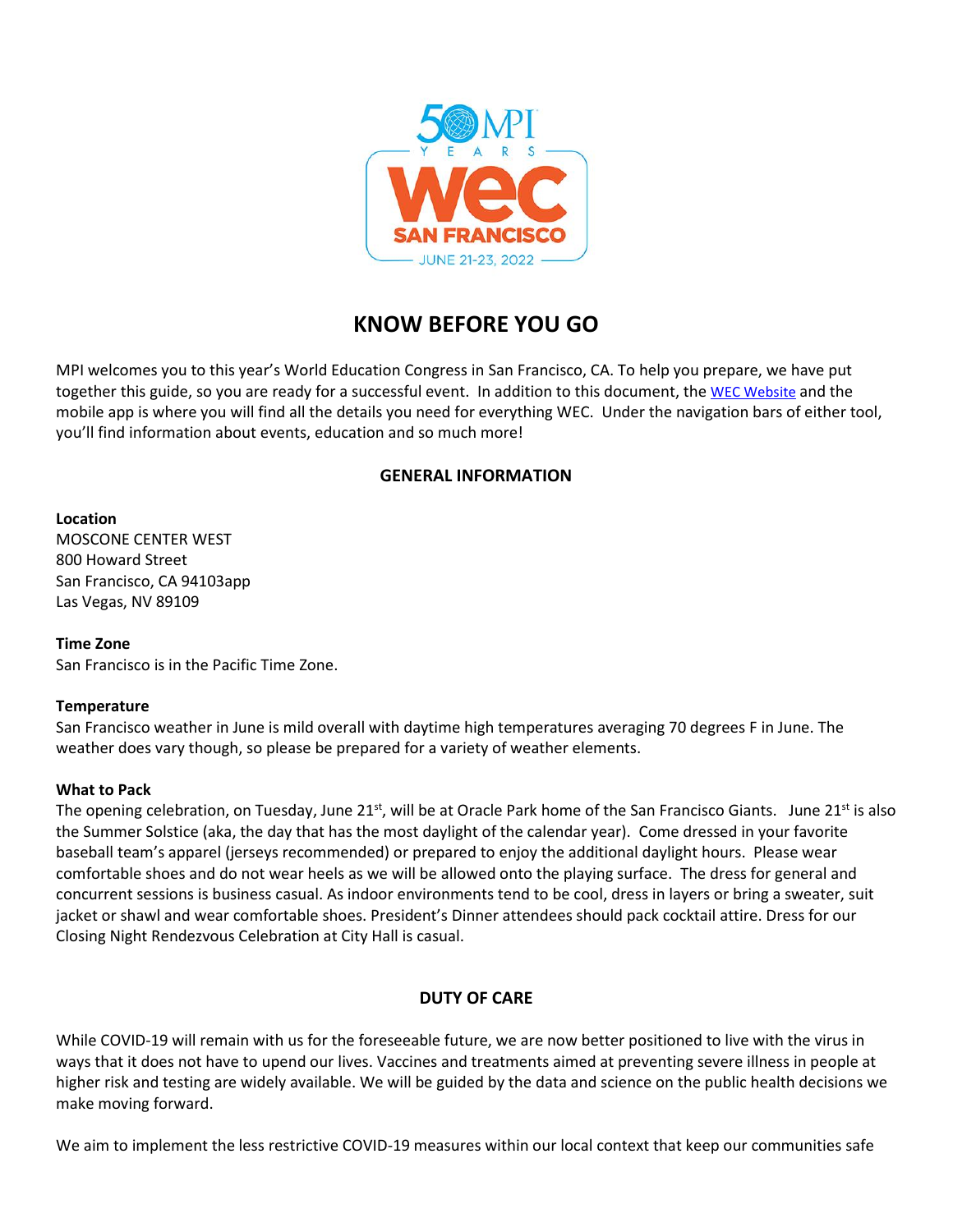and preserve lives, and continue to prioritize our COVID-19 resources, including vaccinations, testing, and masks, to highly impacted communities.

Following the city and state recommendations and starting on **April 1**, MPI will not require proof of COVID-19 vaccination or a negative test to enter Moscone West.

While masks are not required to attend WEC, please respect those who wish to continue to wear masks while among crowds.

#### **InHouse Physicians & Onsite Medical Clinic**

The onsite clinic is provided by InHouse Physicians located in Level 2-Room 2012 of Moscone West.

#### **Clinic Hours**

| Monday    | $9:00$ am $-5:00$ pm |
|-----------|----------------------|
| Tuesday   | $8:00$ am $-5:00$ pm |
| Wednesday | $8:00$ am $-5:00$ pm |
| Thursday  | $8:00$ am $-5:00$ pm |

24/7 onsite medical support Emem Obet – 708-915-9093

## **On-site COVID Testing**

InHouse Physicians knows how important Health Security is to the Meetings and Events Industry. To demonstrate their commitment to keeping attendees safe and healthy, iHP is providing all guests with complimentary rapid COVID tests. Visit iHP at booth #533 to find out how you can get free COVID tests at your upcoming events with iHP's on-site medical services.

In addition, the medical clinic will have a limited number of tests available onsite for any traveler who may need results prior to leaving California. The cost of the tests are \$115 USD and payment is the responsibility of the individual tested. If you require a test, you must complete the registration/consent/waiver form prior to arriving at the medical clinic for testing. The registration form can be accessed here: [https://inhousephysicians.formstack.com/workflows/mpi\\_onsite\\_testing](https://inhousephysicians.formstack.com/workflows/mpi_onsite_testing)

## **Mindfulness @ Meetings Library**

InHouse Physicians is also giving our attendees access to their library of mindfulness offerings. Visit [https://www.jonathanspero.com/audiovideo-resources.](https://www.jonathanspero.com/audiovideo-resources) Username: MPIWEC; Password: SanFran22. Enjoy!

**Hospital of Choice/Level 1 Trauma Center:** Zuckerberg San Francisco General Hospital and Trauma Center - 1001 Potrero Avenue, San Francisco, CA 94110; T: 628.206.8000. 3mi/10min.

**Preferred Urgent Care:** Carbon Health Urgent Care SF Spear Street - 345 Spear Street Suite 120, San Francisco, CA 94105; T: 415.612.3275. Hours: 9am-7pm. 1mi/9min.

**Nearest Pharmacy:** CVS Pharmacy - 789 Mission Street, San Francisco, CA 94103; T: 415.343.6273. Hours: 9am-6pm. 0.5mi/3min.

**Nearest 24-Hour Pharmacy:** Walgreens Pharmacy - 498 Castro Street, San Francisco, CA 94114; T: 415.861.3136. Open 24 Hours. 3mi/14min.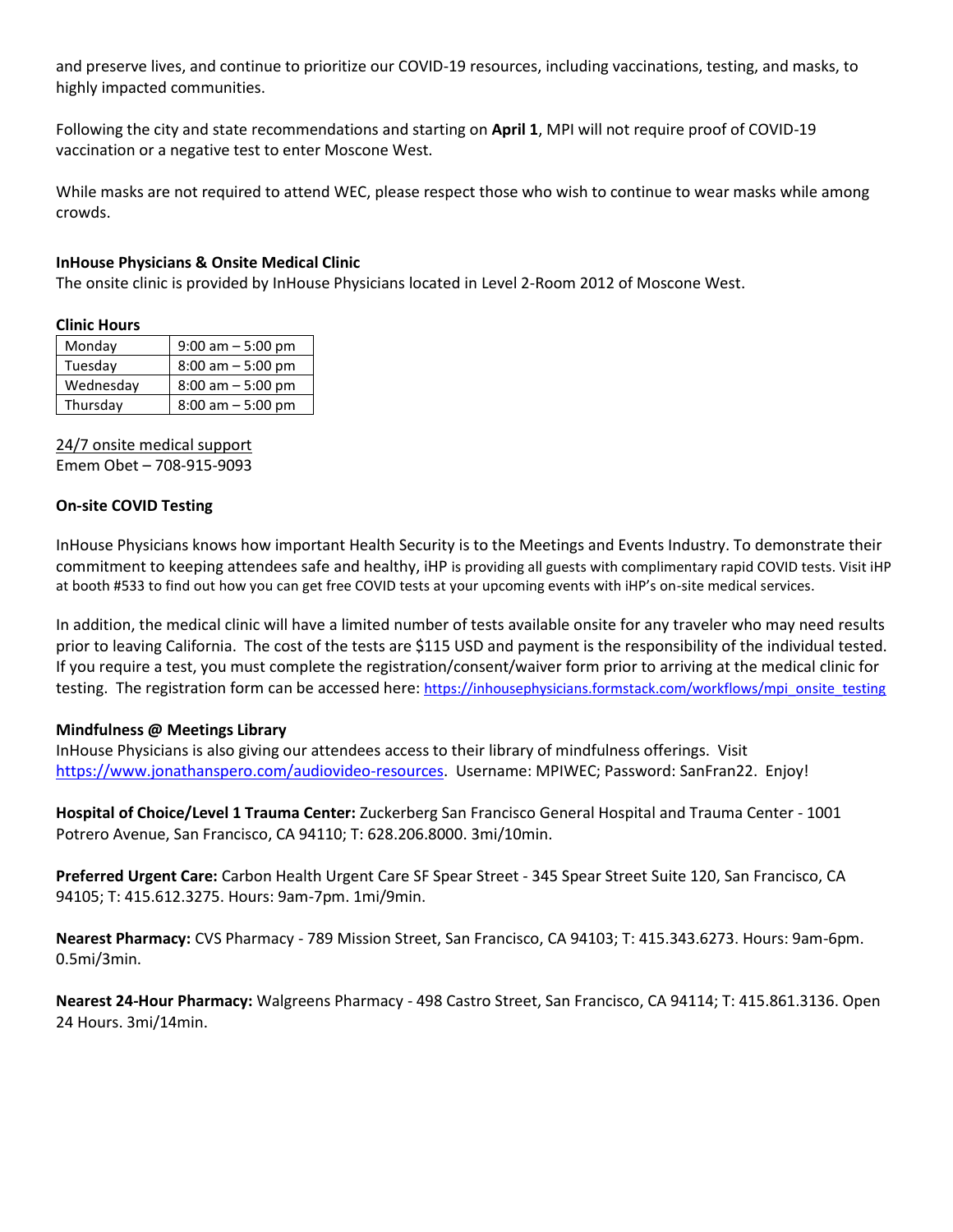# 50 MPI WE G SAN FRANCISCO - 1 **THANKS TO OUR WEC SPONSORS!**

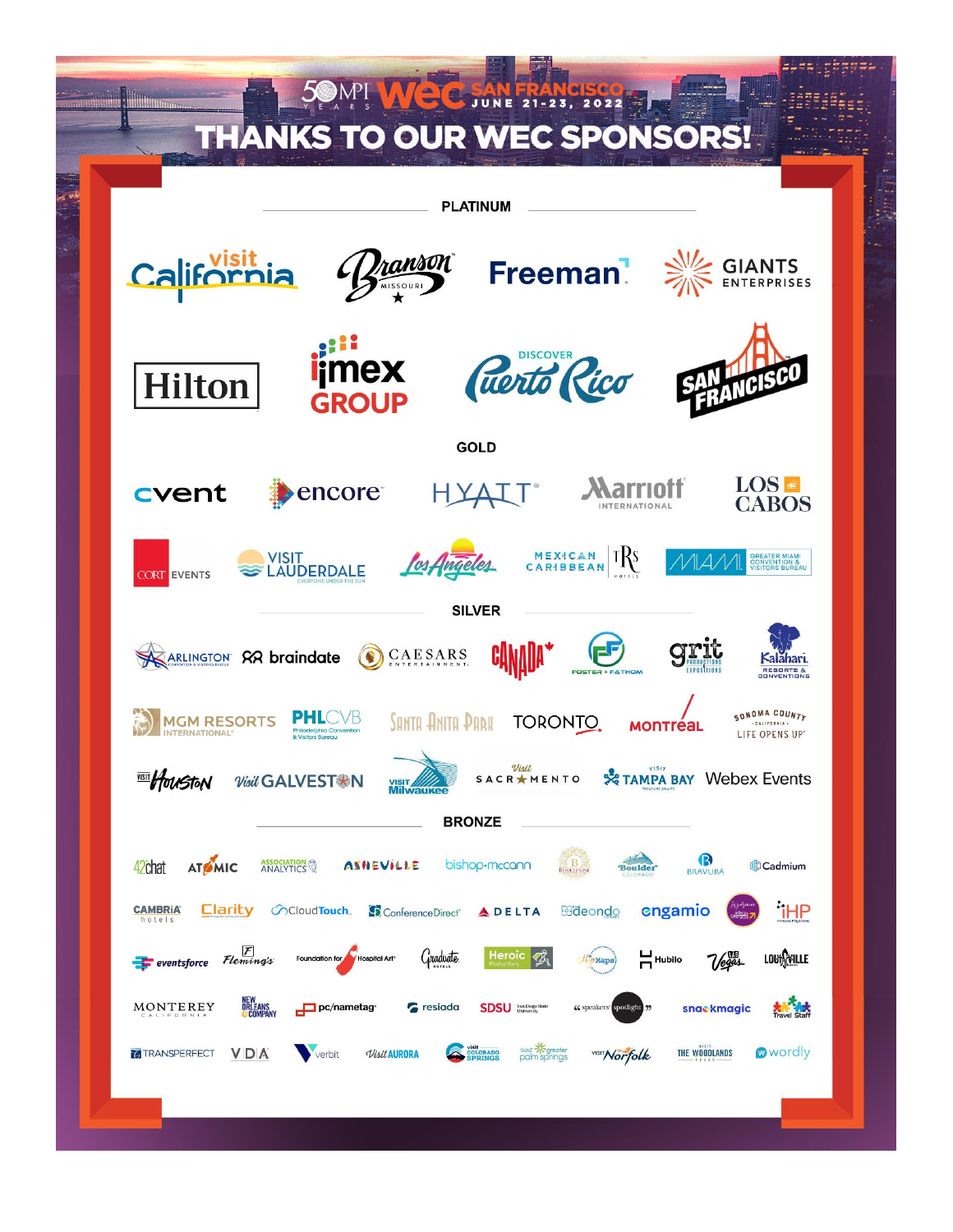## **MOSCONE WEST**

Moscone West is part of the Moscone Center, a GBAC Star facility that consists of 3 main halls spread across three blocks in the South of Market (SoMa) neighborhood of San Francisco.

To help you get around town, here is a link to [Google Maps.](https://www.google.com/maps/@37.7836044,-122.4030769,17z)

## **Parking around The Moscone Center**

For information about parking around The Moscone Center, please click [here.](https://www.google.com/search?q=parking+near+moscone+center&oq=parking+near+mos&aqs=chrome.1.69i57j0i512l9.4929j0j4&sourceid=chrome&ie=UTF-8)

## **Wi-Fi at MOSCONE WEST**

To access the free wireless network, look for the "MPIWEC2022" network and follow the instructions provided on the page.

## **Activations on Level 1 of Moscone West**

SF Travel is bringing some of San Francisco to our attendees with local activations on Level 1 of Moscone West. Look for the following during WEC:

Avital – fun food activations [\(https://avitaltours.com\)](https://avitaltours.com/) San Francisco Association of Performing Arts - different artists each day [\(https://sfapa.org\)](https://sfapa.org/) San Francisco Wine School - [\(https://sanfranciscowineschool.com\)](https://sanfranciscowineschool.com/) Tiny B Chocolates – Brigadeiros chocolate making activation [\(https://tinybchocolate.com\)](https://tinybchocolate.com/) Champagne Creative – a Greetings from San Francisco Postcard Station And many more!

## **TRANSPORTATION**

## **Airport Ground Transportation**

Airport pickup services will NOT be provided by MPI. To get to the hotel, Uber/Lyft or Taxi service are the most convenient.

## **Transportation will be provided to Opening Celebration & Closing Rendezvous Celebration ONLY**

## **Opening Celebration – Tuesday, June 21, 2022, at Oracle Park**

-Look for signage and/or volunteers to direct you to the buses -Buses will begin departing from hotels at 6:30pm and end at 8:30pm -Returning shuttles begin at 8:30pm, Last bus 10:30pm

## **Closing Rendezvous Celebration – Thursday, June 23, 2022, at City Hall**

-Look for signage and/or volunteers to direct you to buses -Buses will begin departing from hotels at 6:30pm and end at 8:30pm -Returning shuttles begin at 8:30pm, Last bus 10:30pm

## **Specific hotel Pick Up and Drop Off Locations are:**

| <b>Hotel Name</b>                 | Meet at:                            | Route |
|-----------------------------------|-------------------------------------|-------|
| <b>Grand Hyatt</b>                | Grand Hyatt - Post Street           |       |
| Hilton Union Square San Francisco | Hilton Union Square - Taylor Street |       |
| Hilton Parc 55                    | Hilton Union Square - Taylor Street |       |
| Hotel Nikko                       | Hilton Union Square - Taylor Street |       |
| Hotel Zelos                       | Marquis - Mission Street            |       |
| Hyatt Regency SF Downtown SOMA    | <b>Marquis - Mission Street</b>     |       |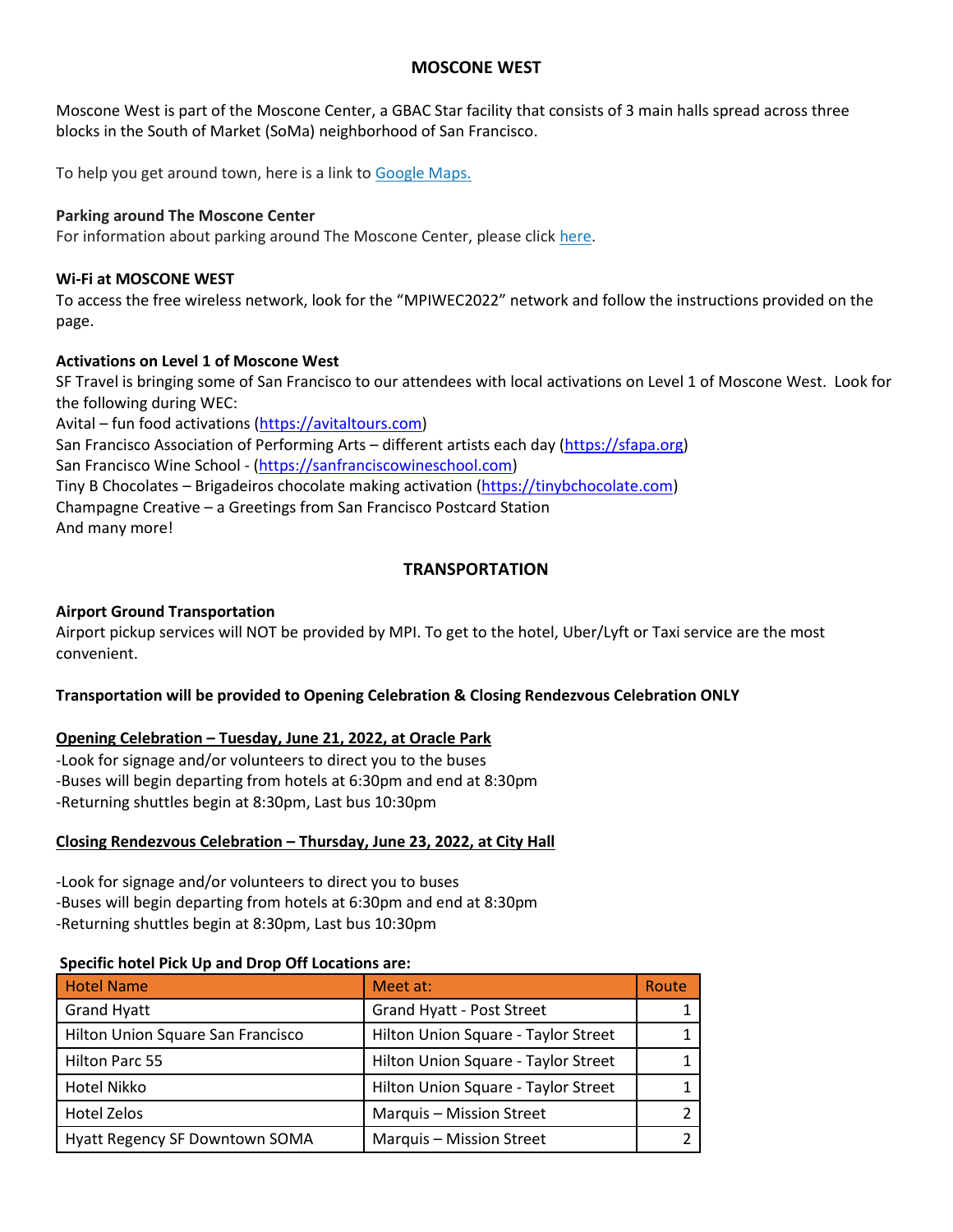| <b>InterContinental</b> | InterContinental - Howard Street |  |
|-------------------------|----------------------------------|--|
| SF Marriott Marquis     | <b>Marquis - Mission Street</b>  |  |
| St. Regis               | St. Regis - 3rd Street           |  |

*Accommodations can be made for special needs and ADA compliance by contacting Tanya Philyaw at 828-446-0717*

## **WEC MOBILE APP & ENGAGEMENT**

## **Downloading the App**

The WEC app is now available for download in both the Apple and Google Play stores. To download and access the app, please take the following steps:

- 1. Visit your device app store and search for "WEC San Francisco" and download the app.
- 2. The first time you open the app, you will be presented with a text box to search for an event. Type "WEC" in the search box.
- 3. When WEC San Francisco comes up, click the orange arrow on the right to download the event.

You now have access to the basic level of the app. As you explore the app, you will be required login to gain additional access using your name and email address. Your email address will be matched against our registrant database and verified using a code that will be texted and/or emailed to you, so be sure you use the email address you registered for WEC with.

*iOS-* The *iOS app is compatible with iPhones, iPads, and iPod touches running on an operating system of 10.0 and above. iPad 1, iPhone 4s, iPod Touch 4th generation and older Apple devices are not supported.*

*Android- The Android app is compatible with Android phones and tablets running on an operating system of 6.0 and above. Our apps can only be downloaded on Android devices that have access to the Google Play Store. Kindle Fire and other devices that use the Amazon App Store are not supported.*

## **Social Media**

Follow our conference hashtags and use it when you tweet, post or share pictures during and after the conference.

Wherever you're active, we'd love to hear from you and see how you're enjoying this year's experience, so don't hesitate to follow and tag us. Here's the important stuff.

- Conference hashtag: #WECSanFrancisco, #MPI
- MPI on Facebook: @MPI
- MPI on Twitter: @MPI
- MPI on Instagram: @meetingprofessionalsintl
- MPI on LinkedIn: linkedin.com/company/mpi

## **ON SITE REGISTRATION**

The registration desk is located in the foyer on Level 1 of MOSCONE WEST.

#### **Registration Hours**

| Monday, June 20    | 7:30 am $-5:00$ pm   |
|--------------------|----------------------|
| Tuesday, June 21   | $9:00$ am $-5:30$ pm |
| Wednesday, June 22 | $8:30$ am $-5:15$ pm |
| Thursday, June 23  | $7:30$ am $-5:00$ pm |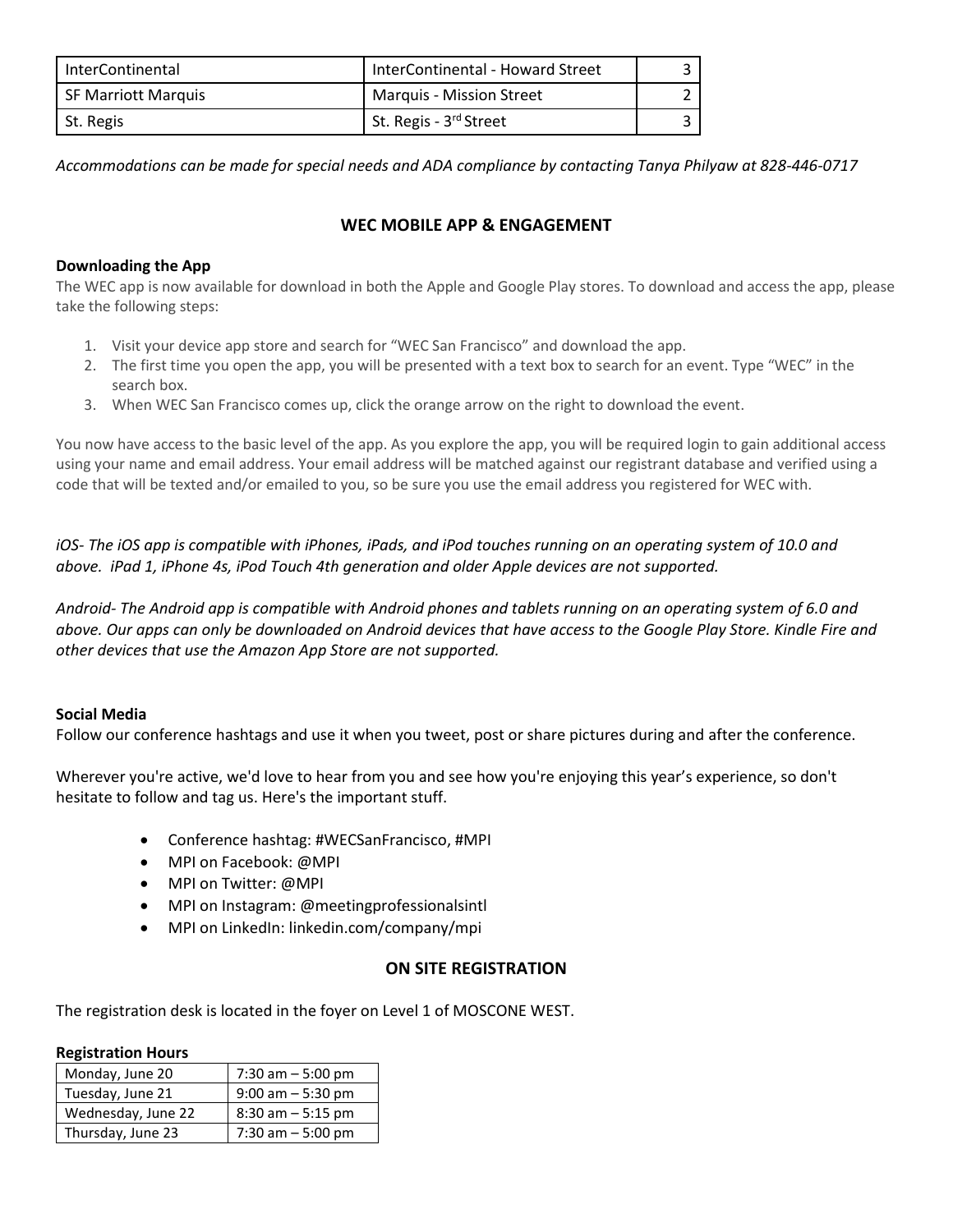#### **WEC Badges**

**Your WEC name badge is required for admission to all WEC-related events. No exceptions.** You will need to pick up your badge PRIOR TO ATTENDING THE OPENING CELEBRATION. Registration for WEC is located on Level 1 of Moscone West.

## **Allergen Card**

If you indicated you have an allergy or dietary restriction, please pick up an allergen card when you check-in at registration. You will need to keep this card on you for all meal functions and place on table prior to service.

## **NETWORKING EVENTS**

**Opening Night Celebration**: Tuesday June 21| 7:00 pm – 10:00 pm | Oracle Park **President's Dinner (TICKETED EVENT):** Wednesday, June 22 | 7 pm – 10 pm | Hilton San Francisco Union Square **Rendezvous Closing Celebration (TICKETED EVENT- ALL WEC REGISTRANTS INCLUDED AT NO ADDTIONAL CHARGE):** Thursday, June 23 | 7 pm  $-$  10 pm | City Hall

## **EDUCATION**

#### **Build Your Schedule**

View the [WEC San Francisco agenda](https://wec.mpi.org/event/8f40c17d-761c-4ba1-be10-74e6a5009a93/websitePage:7333ab6e-c42e-45e2-874f-91007c2aa66e) and get an overview of all the education and events at WEC. While you won't be able to build your schedule on the website, you will be able to build it on the mobile app prior to arrival. Parts of the program you don't want to miss include our daily "acts," or plenary sessions.

#### **TUESDAY, JUNE 21**

2:00 PM-3:15 PM **WEC San Francisco Act I: New World, New Perspectives** (sponsored by Visit California) **Scene I: Tech** *Talks* **- Secrets of the Event Technology Marketplace Scene II: Every Conversation Counts - Building Extraordinary Relationships in the New Era of Business** *Starring: Riaz Meghji, Author of* Every Conversation Counts

#### **WEDNESDAY, JUNE 22**

11:45 AM-1:00 PM **WEC San Francisco Act II: Your Pathway to Professional Enlightenment** (sponsored by Discover Puerto Rico) **Scene I: Test, Iterate & Go Big: Designing Experiences that Deliver Scene 2: Magic of Belonging**  *Starring: Denise Soler Cox, Project Eñye*

#### **THURSDAY, JUNE 23**

11:45 AM-1:00 PM **WEC San Francisco Act III: MPI Past, Present & Future - Your Call to Action** (sponsored by Hilton) **Scene I: Stand Up - Awaken the Superhero in You** *Starring: Brian Allan, Rock Your Business* **Scene II: When We Meet, We Change the World ... But How**

## **New This Year | Immersive Activations**

We heard it loud and clear that WEC this year is about "undoing the zoom suck" & relishing in the power of in-person events. With that in mind, we delivered! Check out these one-of-a-kind ways to engage in hands-on social learning:

#### • Playground Solution Room

- o Each session, engage in the power of play through tabletop and playground games to take your problem solving to the next level.
- The Lab | Make Your Own Campfire Session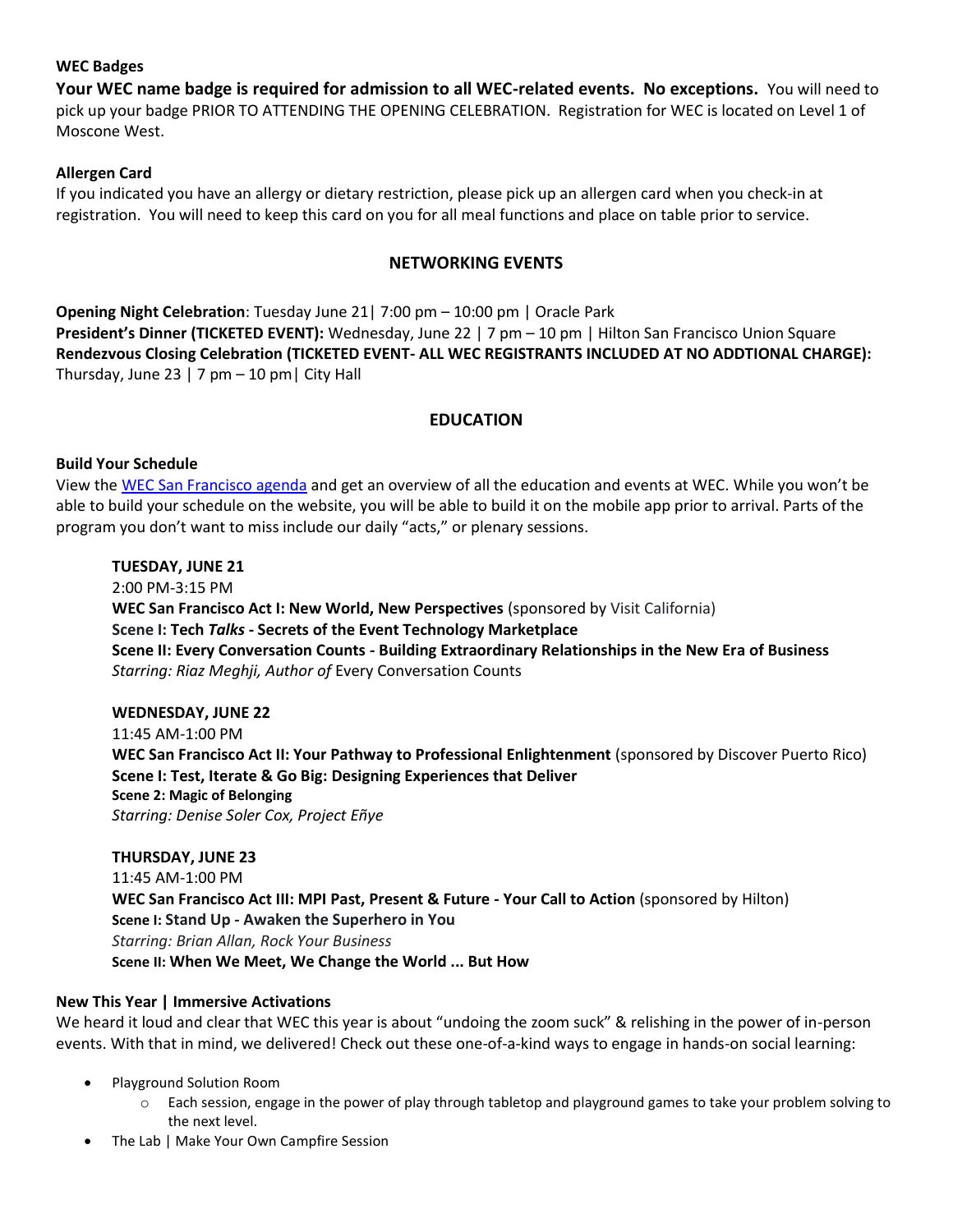- o No more "sage on a stage!" We want YOU to be front and center in the make your own campfire experience. Show up and engage in social and intellectual wellness as you participate in a community generated discussion around the wellness topics impacting event professionals, today.
- Discovering Your Values Superpowers | Powered by the Valuegraphics Project
	- o Ever taken a self-assessment and wondered "what's next?" or "what does that mean?" Now, you can discover what values are your superpower and which ones are your kryptonite, engage in a 1:1 workshop about what to do with them AND see the live data results of this live research project in our Future Skills Amphitheater. Click [here](https://survey.alchemer.com/s3/6827219/valuesprint) to engage with the ValuesPrint Finder and [here](https://calendly.com/valuegraphics-/wec2022) to sign up for a 1:1 workshop appointment and take your occupational wellness to the next level.
- Immersive Virtual Reality
	- o Wellness is more than a buzzword, is a feeling, a sense … 5 senses! Which is why we have partnered with Graduate Hotels to capture the essence of nostalgia and transport attendees into a virtual reality – engaging sight, smell, taste and sound. Dive into their VR experience to have a 360 sensory experience.
- Tech Zone Discovery Area
	- o Passive engagement is so 2020 … in 2022 we are ready to have hands on experiences with the event tech that can change the way you engage your attendees! Stop by our Tech Zone and discover the latest and greatest in event technology like you would at a discovery museum, with hands-on demonstrations. Not sure where to start? Join one of our curated docent tours where you will be guided through the tech zone to see 5-minute rapid demos of the different platforms and services. Then, go back and explore the ones that captured your attention or piqued your curiosity!

#### **MPI Town Hall/Chat with MPI Leaders**

MPI will host a Town Hall during WEC22. To participate in the conversation on your mobile device follow these steps:

- Open your WEC San Francisco App and go to Schedule. Click on the session "MPI Town Hall"
- Click on "Live Q&A" and then "Ask a Question"
- Up-Vote questions you want answered

#### **A Note about Education Sessions**

Unless otherwise noted, there is no advance registration required to attend concurrent education sessions. Sessions are filled on a first come, first-served basis and seating may limited. Seating begins 10 minutes prior to session start time. Pre-conference sessions require separate fee and registration. To attend these workshops to your registration, please return to the registration portal via th[e WEC Website](http://www.mpi.org/wec) and click on the "already registered" button, located in the top right corner of the homepage. Registration onsite for the certificate programs will be at the Registration Desk.

Some of our sessions will be captured for on-demand viewing. We will send an email to you when they are available.

#### **Special Needs**

There will be a table at the front of each education room that is available for attendees with disabilities (vision, hearing, etc.) to utilize. There may be sign stating *recognized guest reserved seating*.

#### **Clock Hours**

Many of the sessions at WEC San Francisco will provide clock hours toward your CMP application or recertification. All sessions have been reviewed by the Events Industry Council. WEC San Francisco has been approved for a total 13.5 eligible clock hours. Clock hours will be submitted to the EIC database and uploaded to attendee accounts after the conference. *Please be advised the email address used to register for WEC San Francisco will be the email the EIC clock hours are submitted to. If clock hours are not represented in your account, you can still self-report to the EIC under the designated account of your choice.*

## **CHAPTERS AND COMMUNITIES**

## **Volunteer Chapter Leaders Lounge**

Stop by the Volunteer Chapter Leaders Lounge to meet your fellow Volunteer Chapter Leaders and L.E.A.D. (Learn, Educate and Develop) Together! Help us kick things off with the Volunteer Chapter Leaders Welcome Reception on Tuesday, June 21<sup>st</sup>, between 4:00pm and 5:00pm in the Overlook 2C room. Then check your WEC App for a full schedule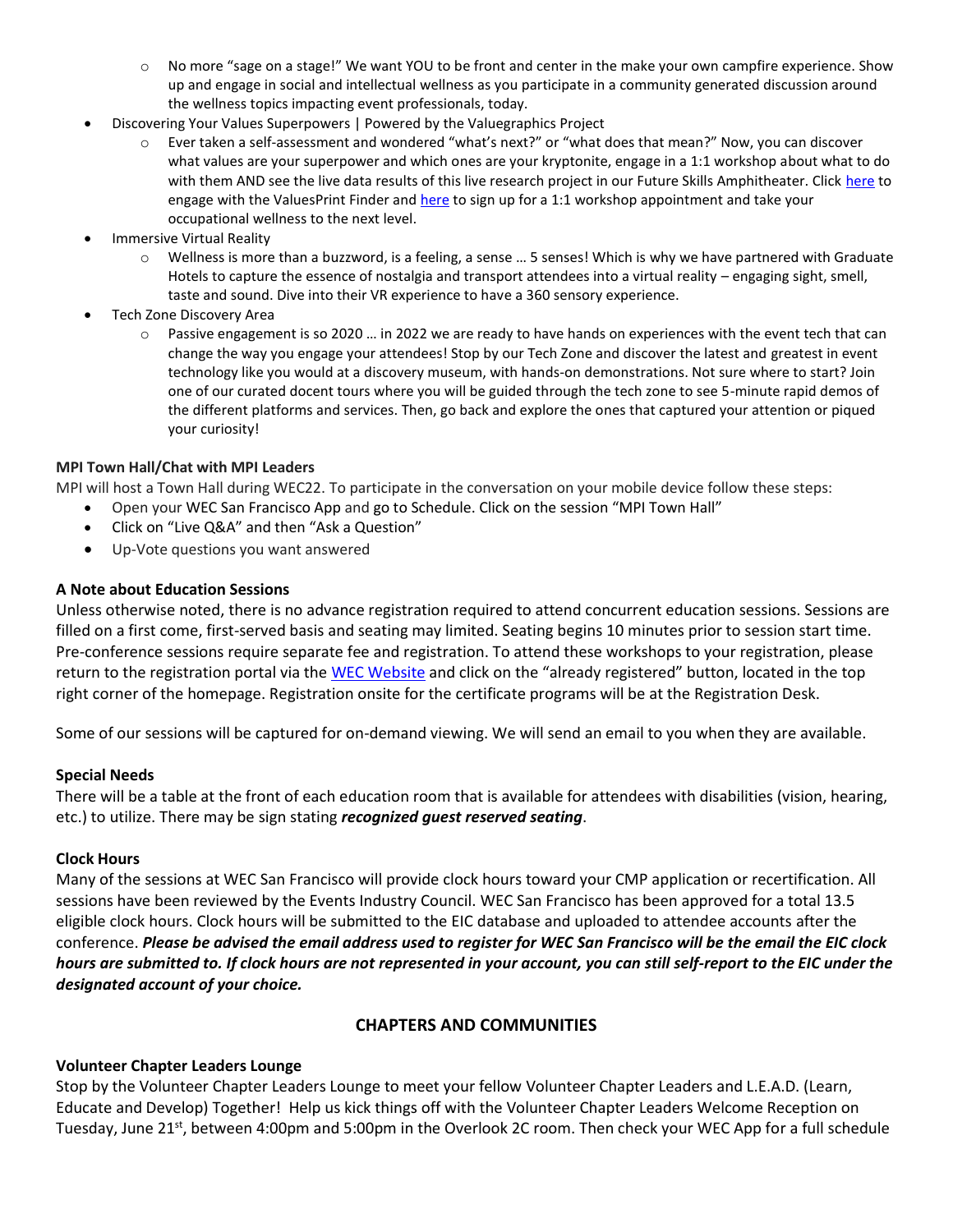of Volunteer Chapter Leader Sessions covering important topics including Member Engagement, Sponsorship, Membership Recruitment and much more.

## **Community Exchange, powered by Braindate**

MPI Community Exchange, our favorite collaboration is back and we want YOU to spark meaningful conversations. How does this happen? Through Braindate™! This activation was so good the first time, we had to do it again, and IN PERSON to bring you an experiential way to connect with those that can relate to Y.O.U. at this year's WEC. Your goals, your priorities and your curiosity are all welcome at Community Exchange. Embark on a variety of round-table discussions led by fellow WEC attendees and MPI's core Communities, Association Professionals, Independent & Small Business Owners, Medical & Healthcare Professionals, Meeting Executives, LGBTQ, and MPI Women. Check your WEC App for schedule and location details and to browse the topics of your interest. We look forward to connecting with you!

## **CORPORATE SOCIAL RESPONSIBILITY (CSR) AT WEC**

MPI is committed to reducing the environmental impacts of WEC and giving back to our host community. We do this by continuously improving our policies and procedures and engaging with our internal and external stakeholders around corporate social responsibility (CSR). Working closely with the San Francisco CSR Committee, we have programmed several unique activities and sessions that will give participants the opportunity to experience different ways of addressing CSR and sustainability within their own meetings and events.

## **Bay Area Anti-Trafficking Coalition (Booth 145 Located on 2nd Level)**

Learn about the brand-new Freedom Flyer training that educates individuals who travel on how to spot potential human trafficking when passing through an airport. Our display has a list of 10/10/10 actions of what can be done in 10 minutes, 10 days, and 10 months to fight trafficking when you get back home. These recommendations are transferable to any hometown, any state, and even any country. So, grab a "ticket" at the Expo table that gives the Freedom Flyer training link and #MPIFreedomFlyer hashtag to share the training certification on social media. This will be informative, transferrable, AND it has shown to be impactful for travelers to help recognize and report human trafficking in airports across our country.

Betty Ann Hagenau, Founder & Executive Director will be partnering with other speakers on Thursday, June 23rd, at 9:00am to speak on Human Trafficking in the Meetings and Events Industry. Please attend the session in 2008

## **Compass Family Services sponsored by MGM (Booth 131 Located on 2nd Level)**

Attendees will be able to come to this area and put together kits for the homeless. MGM is providing all items which include razors, deodorant, shampoo, soap, body wash, body lotion, conditioner, hand sanitizer, toothbrush, and toothpaste. We have three days to put together 1000 kits, so stop by this CSR activity and pack a bag or two or five!

## **Foundation for Hospital Art (Booth 800 Located 2nd Level Foyer)**

Join the Foundation for Hospital Art and brighten the life of patients by painting panels of murals that will be displayed at local hospitals. Drop in and spend as much or little time as you would like painting fun and attractive pieces that will be donated to the local community.

## **THE MPI FOUNDATION**

## **RENDEZVOUS – CLOSING NIGHT AT CITY HALL!**

WEC paid full registration includes your admission to our Closing night celebration supporting the MPI Foundation. One Day Registration also includes admission. Complimentary and Speaker registrations do not include Rendezvous admission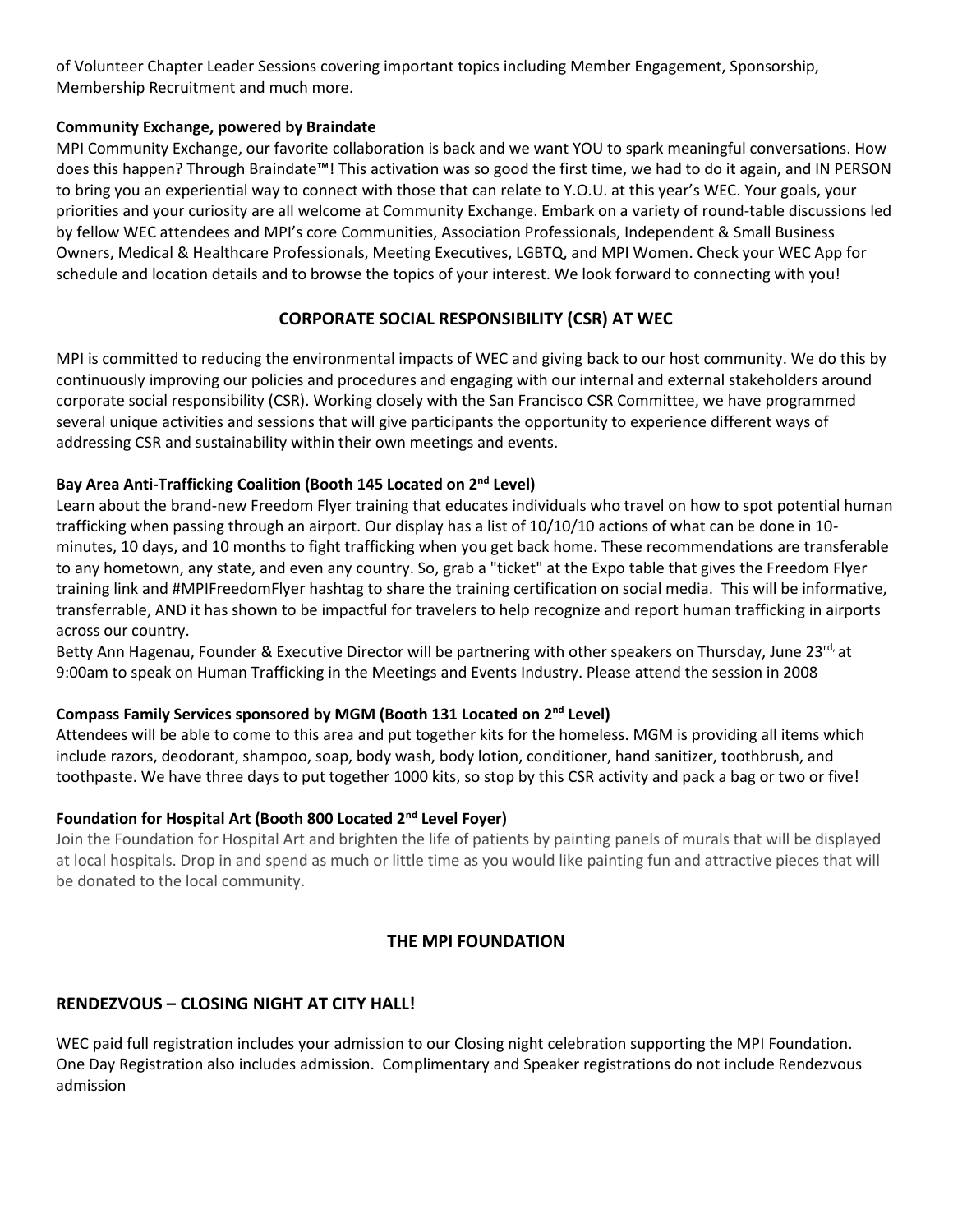## **WELLBEING CHALLENGE: WALK THIS WAY!**

Count steps and your chapter may count cash! Regardless, if you are attending WEC San Francisco OR not, EVERYONE can participate in the WellBeing Challenge brought to you by Maritz Global Events, Heka Health, Caesars Entertainment and Giants Enterprises!

HOW IT WORKS: We're asking a **\$5 donation** for participants that is tracked to YOUR chapter. Visit: [www.mpifoundation.org/wellbeing22](http://www.mpifoundation.org/wellbeing22) . Make donation and use access code to join Heka Health app.

The app tracks steps, workouts, and bonus activities of your entire chapter! **The chapter which achieves the HIGHEST AVERAGE points wins \$1,000! Second place gets \$500!** Just for tracking your wellbeing activities during WEC; whether you are at home or in San Francisco! **Participants can also earn an opportunity for amazing prize experiences from Caesars Entertainment and Giants Enterprises!** 

NOTE: Size of chapter does not matter because this is an average amount of activity points! The app connects to your Phone, FitBit, Apple watch, etc.

## **WEC SILENT AUCTION**

Time to BID on fantastic travel destinations, resorts, sports memorabilia, golf, dining, and more! Auction BEGINS June 20th and **ENDS June 24th at 6:00pm PST** and remember - each bid supports our industry recovery through the MPI Foundation. Visit[: www.givergy.us/wec22](http://www.givergy.us/wec22)

## [Click here to start bidding](http://givergy.us/wec22)

## **MPIF COLLECTIBLE PINS**

For on-site pick-up ONLY! Celebrate MPI's 50th anniversary OR California destination pin all while supporting MPI Foundation with your \$10 purchase of this year's collectible item. **Pick-up is exclusively available on-site at WEC at the MPIF booth. Visi[t www.mpifoundation.org/donate](http://www.mpifoundation.org/donate) and share that you donated \$10.**

[Click here to purchase your collectible pin](https://donate.onecause.com/sfpins/donate)

## **OTHER**

#### **Career Collective**

The Career Collective at WEC San Francisco is a great resource for all attendees to level up in their career! Our coaching appointments are not just for beginners or those in transition: WEC career coaches are experts in negotiating promotions and raises, as well as resume/cover letter writing, interviewing, creating a personal brand, LinkedIn, and more.

[Reserve an appointment on our sign-up through Friday June 17.](https://www.mpi.org/wec/about-wec/career-collective) Starting Monday, the 18th, appointments will only be made via walk-up by visiting the coaching area on Moscone Level 2.

Back again this year will be the professional headshot station at Encore's Booth #637. Thanks, Encore, for sponsoring our 'glow-up'!

## **Valuegraphics Project | 1:1 Appointment Opportunities**

Sign up [here](https://calendly.com/valuegraphics-/wec2022) for a free 30 minute 1:1 workshop with Josh DIttmer from the Valuegraphics Project & learn about your values superpowers, and your values kryptonite, because you need to understand both to create truly transformative events. Appointments are limited!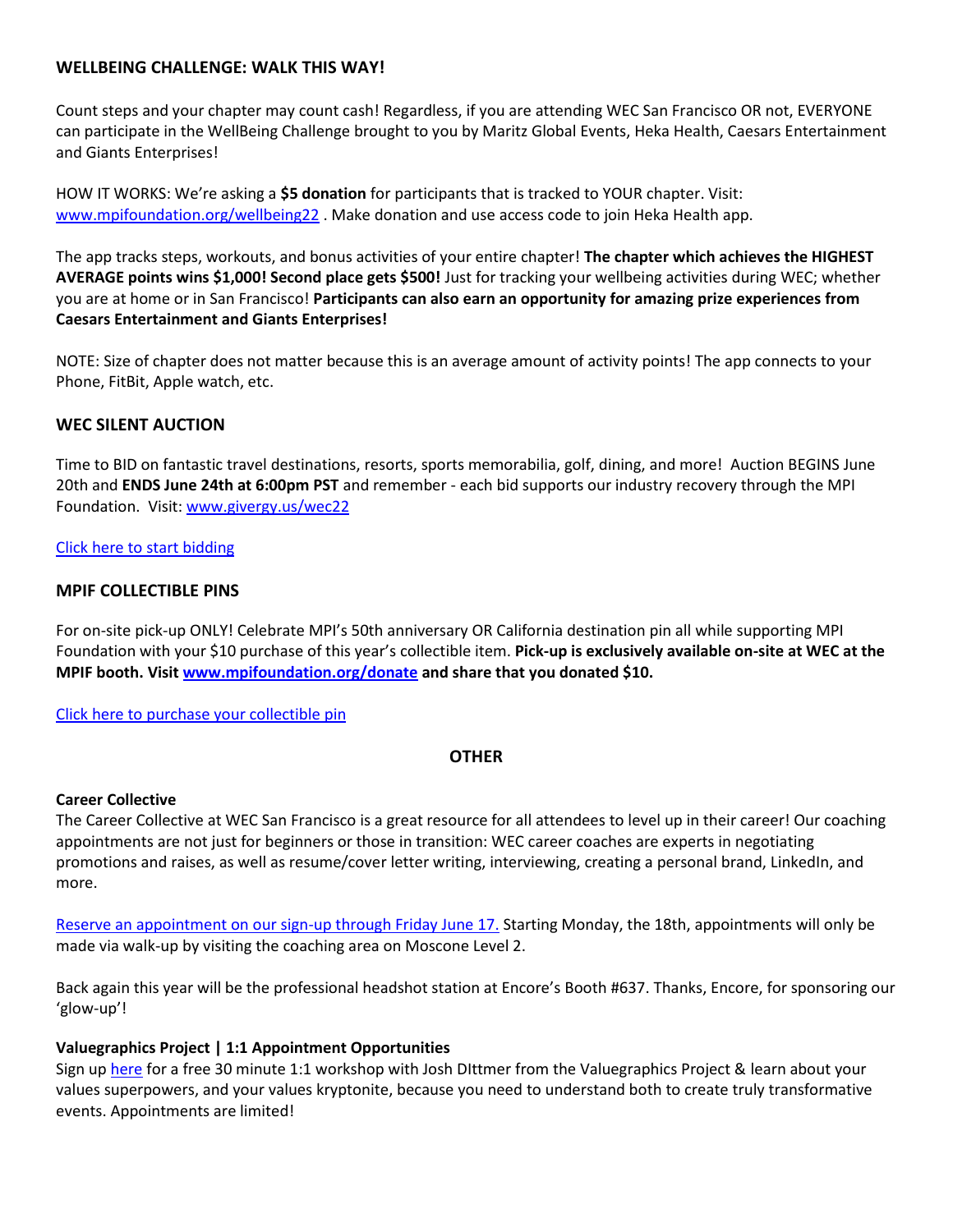## **ValuesPrint Finder**

Want to be a part of a one-of-a-kind research project? Share YOUR personal values & see the results in a live session with Valuegraphics Project Founder David Allison at WEC. In his session, David will unpack values-driven strategies that will make your next event powerfully magnetic for your attendees.

Follow this **[link](https://survey.alchemer.com/s3/6827219/valuesprint)** and fill out the ValuesPrint Finder to find the most important values in your life.

## **New to WEC?**

Students and emerging professionals - MPI's Emerging Professionals Advisory Council has put together this handy [document](https://www.mpi.org/docs/wectestlibraries/default-document-library/wec-survival-guide---not-student-specific.pdf) packed with information tailored to professionals new to the industry and students who are attending WEC. Check it out and we welcome you to join us at EPAC's informal meet & greet at 1:30 pm PST outside of the General Session space on the 3rd floor. We can't wait to meet you!

## **Local Printers in San Francisco**

Need to print something while at WEC? Here is a list of locations around Moscone West.

- FedEx store inside the Marriott Marquis
- Office Depot: 33  $3<sup>rd</sup>$  Street across the street from Hyatt Regency SF Downtown SOMA
- AlphaGraphics:<https://www.alphagraphics.com/us-california-san-francisco-us685>
- Copymat Digibrach[: https://www.copymat3.com](https://www.copymat3.com/)

## **WEC Riviera Maya**

Register interest online at [www.mpi.org/wecmexico for WEC 2023,](http://www.mpi.org/wecmexico) June 12-15, 2023.

## **CONGRATULATIONS TO OUR WEC CHAPTER CHALLENGE WINNERS!**

Oklahoma Chapter for Small-sized Chapters (50-150 members) Minnesota Chapter for Medium-sized Chapters (151-350 members) Northern California Chapter for Large-sizes Chapters (351+ members)

## **POSSIBLE IMPACT ON WEC**

The Golden State Warriors are in the NBA playoffs. Please note that this could impact WEC:

If the Warriors win Game 6 on Thursday, June  $16^{th}$ , there will be a victory parade held on MONDAY, JUNE 20<sup>TH</sup>. If the Warriors win Game 7 on Sunday, June 19<sup>th</sup>, the victory parade will be held on WEDNESDAY, JUNE 22<sup>ND</sup>. The timing of the parade is still tentative at this time but it is expected to begin prior to 12 Noon.

You will see an increased police presence on the streets and the parade is scheduled to take place on Market Street. If you are staying north of Market Street and the street is blocked off, going through the MUNI Metro Powell Station (at Powell and Market) is most likely the best way to reach Moscone Center. This would primarily affect attendees staying at the following hotels (see map for reference):

## **Contracted Hotel**

- 1 Grand Hyatt San Francisco 345 Stockton Street
- 2 Hilton San Francisco Union Square 333 O'Farrell Street
- 3 Hotel Nikko San Francisco 222 Mason Street
- 6 InterContinental San Francisco 888 Howard Street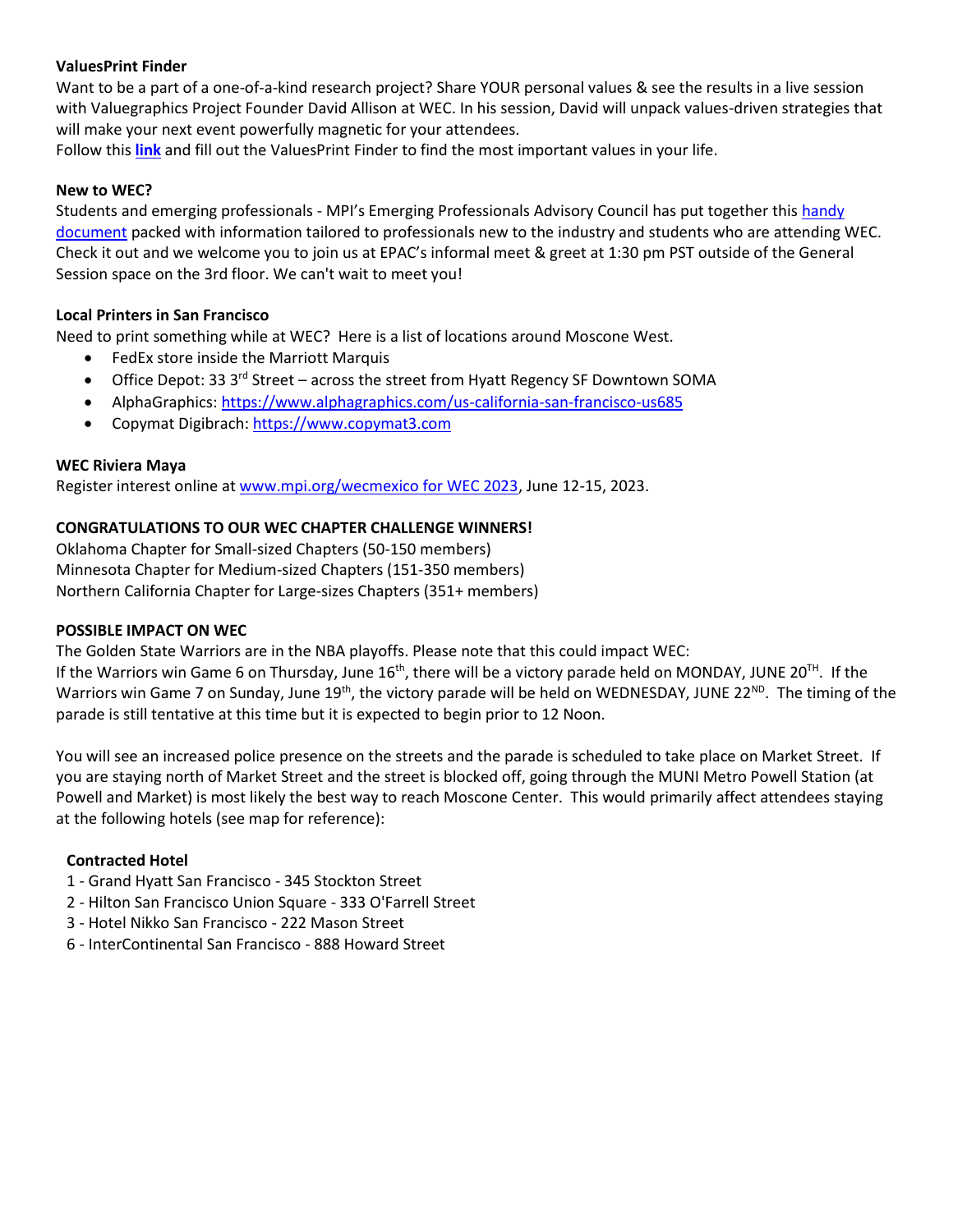